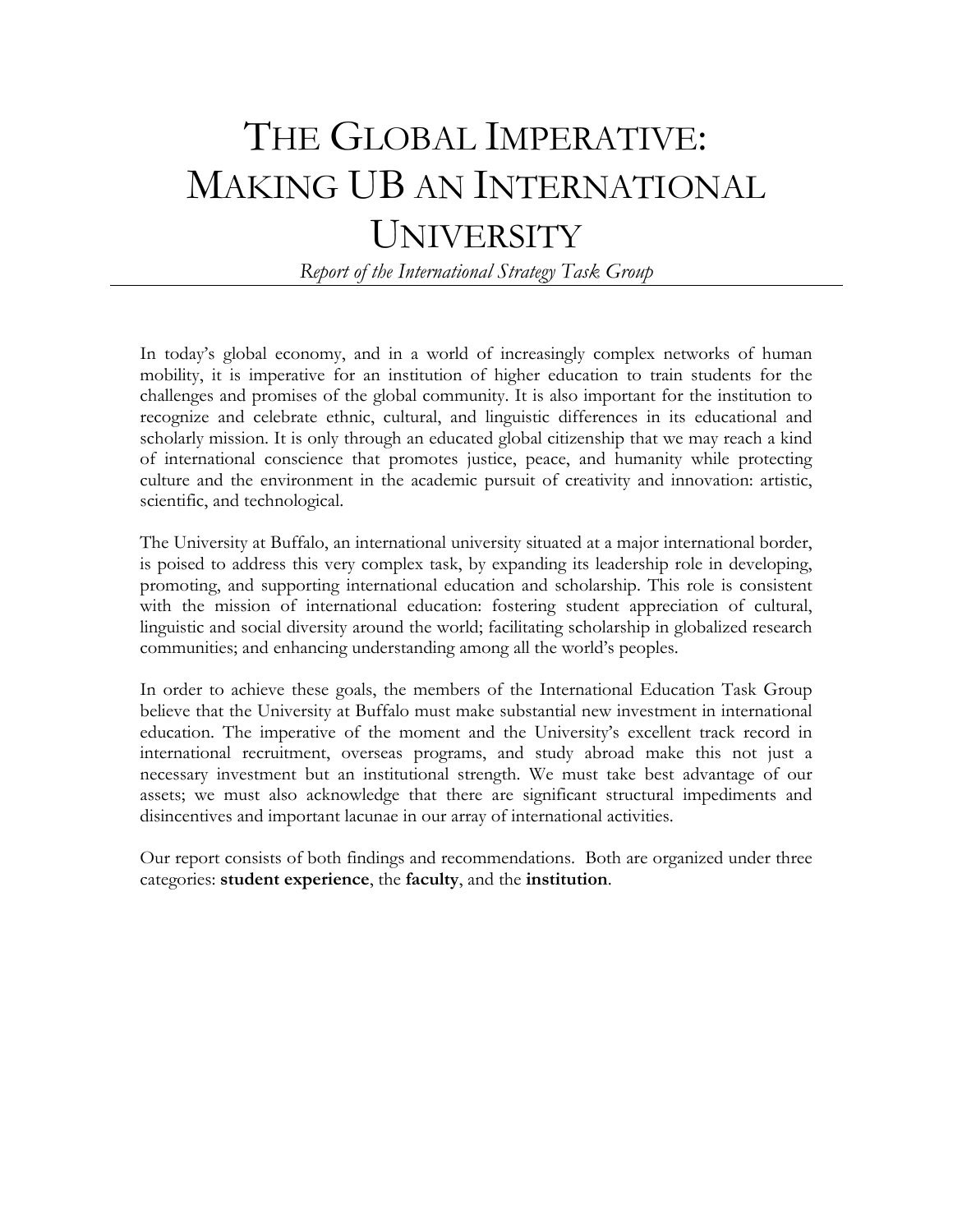#### **I. THE STUDENT EXPERIENCE**

#### *FINDINGS*

A major goal of higher education at both the undergraduate and graduate levels is to cultivate global awareness and competence in our students. Despite UB's strong international reputation and long history of international engagement, the Task Group has found that the university has had limited success in internationalizing its curriculum and affording a large number of students the opportunity to gain international experience. Therefore, in order to effectively prepare students for success in an increasingly globalized workforce and marketplace of the future, UB must make a major institutional commitment to infuse international content into UB courses, strengthen foreign language and area studies programs, provide a variety of meaningful international learning opportunities on campus, and make it possible for a much higher percentage of UB students to go overseas for study, research, service and work abroad programs. Internationalizing the student experience will require changes to UB's foreign language and General Education requirements and structural reforms to the delivery of foreign language instruction and support for area studies. While UB boasts a growing, diverse and high-quality international enrollment, the number of international student service staff has not increased. Many international students are not properly integrated into campus life. Further increases in enrollment will require expansion of international student services and the addition of new staff.

The internationalization of the student experience has been identified as a major priority by many leading research universities in the U.S. Harvard, for example, recently redesigned its General Education requirements to better address the global context of their core curriculum. Universities such as Michigan State University (MSU) and the University of Minnesota are achieving very ambitious study abroad participation rates through effective curricular integration of academic programs abroad and substantial financial support and other incentives for students going overseas. Many institutions are getting students involved in international programs during their first year of study through short-term education abroad programs like MSU's Freshman Seminars Abroad; UB has been doing this on a small scale in engineering for several years but should expand such opportunities to more freshmen, and take advantage of UB's proximity to Canada to initiate students in the international experience.

Increasing numbers of students are interested in earning formal recognition of their international studies and experiences in higher education — and thus of their successful acquisition of global skills and competence. A best practice in this regard is Georgia Tech's innovative "International Plan," a substantive and coherent set of specific undergraduate requirements — in foreign language, education abroad, international course work, and international extracurricular activities — that are formally recognized on their transcript and in a certificate of completion which they receive at graduation.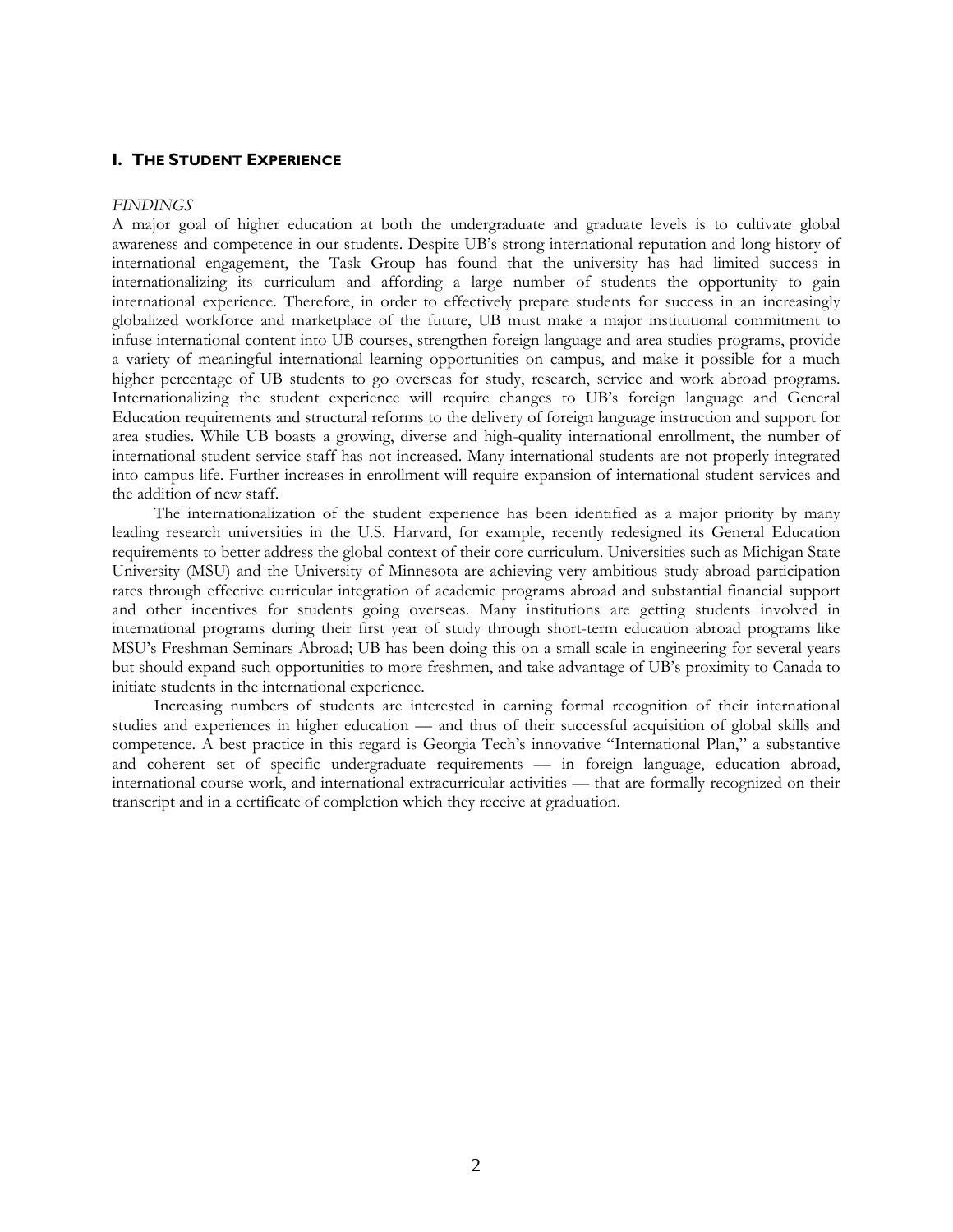## *RECOMMENDATIONS*

In order to internationalize the UB student experience, the University must

1. integrate global perspectives across the length and breadth of the curriculum

a) internationalize teaching in every discipline by revising curriculum and funding proposals for new or revised courses;

b) where appropriate, incorporate/enhance international content and perspectives in General Education courses;

c) devise creative approaches to incorporate international experiences, international content, and language study in professional school curricula.

- 2. replace the current language requirement with a meaningful insistence on competence in a foreign language
	- a) implement proficiency requirements in select undergraduate programs;

b) phase in a language proficiency entrance requirement as an expectation for undergraduate admission and a higher level as a requirement for graduation;

c) make language competence a plus in graduate admissions and fellowship competition;

## 3. begin the internationalization of the student experience in the first year

a) require all entering students to have a passport and enclose a passport application with admissions awards;

b) incorporate travel to Canada in required freshman courses such as UB 101 and EAS 140;

c) include information about international opportunities in new student orientations

d) promote Discovery Seminars and Undergraduate Academies which emphasize international perspectives;

e) develop short-term introductory study abroad programs for freshmen;

f) provide guidance and encouragement for study abroad as part of mandatory freshman advisement.

## 4. require, enable, and recognize a range of international student experiences

a) identify and promote discipline-specific study abroad, service abroad, research abroad and international internship destinations; give priority to longer, more substantive programs abroad that are effectively integrated into students' academic programs

b) designate travel scholarships as an institutional development priority;

c) remove curricular impediments to study abroad (transfer, articulation, grading policies, Gen Ed equivalencies);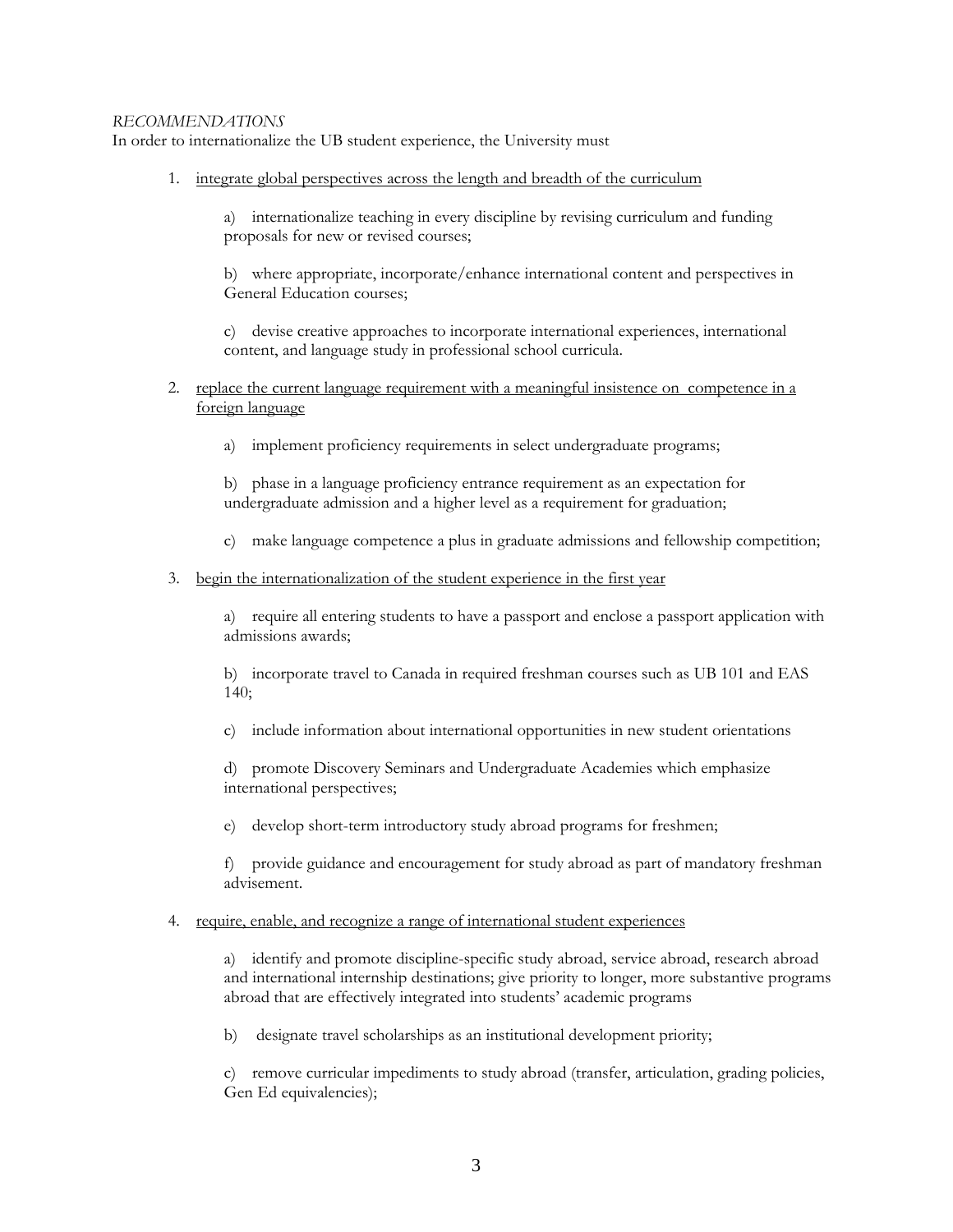d) involve students actively in the promotion of international study by conscientiously soliciting their feedback on the quality of all programs and utilizing returning students both in promotion of programs;

- e) involve returning study abroad students in the intellectual life of the campus.
- 5. further internationalize extracurricular programming

a) support and promote artistic, cultural, and athletic exchange activities, as well as cultural programming organized by international and ethnic student clubs, and encourage the participation of domestic students and the larger community in these activities;

b) enhance campus cable television to enable international news broadcasts and other international programming;

- c) make available video-on-demand for international films;
- 6. award a formal certificate at graduation and/or the Celebration of Excellence to recognize undergraduate and graduate student international achievement
	- a) certify international studies and experiences, including study abroad;

b) certify student language proficiency using internationally recognized standards and credentials;

7. better integrate international students into campus life

a) enhance services and support for international students as required by current and projected enrollment growth;

b) expand conversation and cultural partnering programs that bring together international and domestic students;

c) involve international graduate students in languages-across-the-curriculum initiatives; increase cross-cultural training opportunities for UB faculty and staff organized by ISSS and involving international students and scholars as presenters/interlocutors;

d) develop programming and living/learning spaces in campus housing to facilitate meaningful interactions between international students and interested domestic students;

e) organize student affairs programming so as to integrate foreign and domestic students in groups organized around shared disciplinary or area studies interests, to better draw upon international student experience.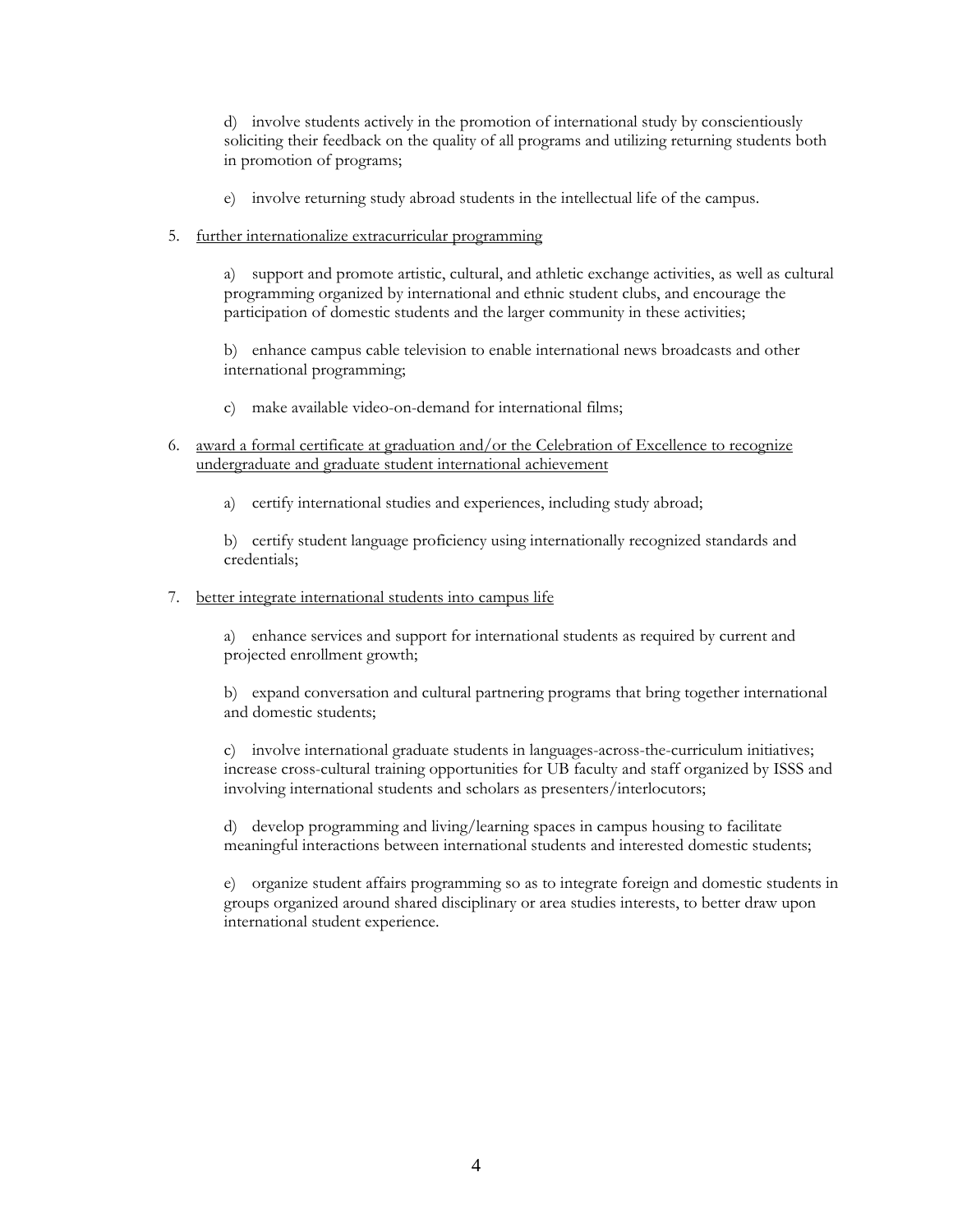### **II. THE UB FACULTY**

#### *FINDINGS*

The full engagement of the faculty across UB's tripartite mission of teaching, research, and service will be required for the institution's goals in international education to be met. Key to the internationalization of the student experience and of the institution itself is the commitment and involvement of the faculty. It is well known that an increasing number of the university's faculty were born in other countries and thus bring to UB the benefit of an international perspective; this trend will only increase in the future, as UB, like all major research universities, seeks to attract the best faculty and researchers from around the world. Moreover, UB has many internationally renowned faculty whose work is followed and respected around the world. The university boasts globally significant research centers and programs at the forefront of their disciplines. In addition, UB is fortunate in having a small but very dedicated and talented group of faculty who are active in developing and directing international programs such as study abroad and exchange programs. Another important advantage that the Task Group noted is UB's Council on International Studies and Programs (CISP), which comprises internationally active faculty from across the university and advises senior administration on international programs and policy. CISP plays a vital role in the governance of international education at the university.

However, while many UB faculty attend international conferences and have colleagues overseas with whom they collaborate, a relatively small number of these faculty are involved in international endeavors in a way that impacts the larger institution in a substantive way. Much of the international work that faculty do is ad hoc, opportunistic and driven by the imperatives of their discipline. These international activities are not tracked systematically and typically are not part of a coordinated institutional strategy. In general, UB faculty (and staff) receive little recognition and institutional credit for participating in international activities. In fact, there are few incentives and many disincentives to faculty participation in such activities as collaboration with colleagues at universities abroad, involvement in exchange programs, research and teaching overseas, developing and directing study abroad programs, and initiating new international programs and projects. The Task Group identified a number of structural impediments to increased faculty participation in international activities, including policies for faculty hiring, tenure and promotion; policies governing teaching load and FTE; and a lack of funding and support at the institutional, decanal and departmental levels for international travel and for international initiatives. Moreover, international activities of faculty and units should be systematically inventoried and publicized through annual reports, the web and other means to foster increased coordination and synergy.

Recognizing the central role of faculty in internationalization, many institutions have developed ways to increase the involvement of faculty in international programs. Yale University has developed a web-accessible database inventorying international faculty research activities—part of the "Yale and the World" initiative. Duke University has a similar resource called "Global Gateway." Many universities now have centrally administered travel grants for faculty to initiate or expand international research and collaborative activity. Many provide structured opportunities for faculty to develop international collaborations. Two Virginia institutions have notable programs in this regard. Virginia Tech's International Faculty Development Program enrolls up to 20 faculty per year in a semester-long program focused on a ten-day intensive experience overseas and the development of a research project involving international collaborators. The University of Richmond conducts Faculty Seminars Abroad focusing on a specific country or region; these seminars enroll faculty from across the disciplines in a semester-long program of preparatory work for a research project that is implemented following a three-week experience overseas to meet with colleagues, visit institutions, and lay the groundwork for ongoing collaboration.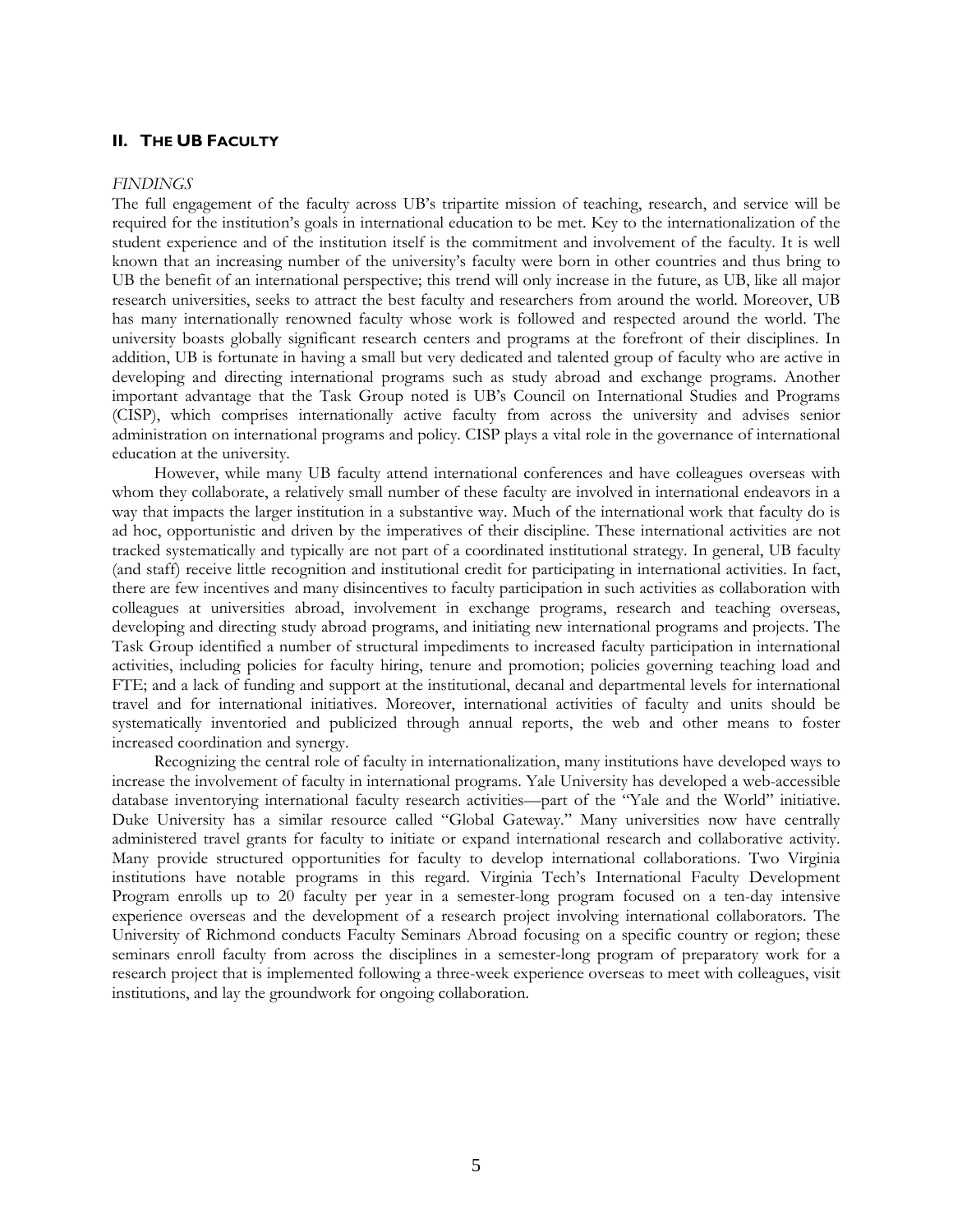## *RECOMMENDATIONS*

In order to internationalize UB faculty by promoting, supporting and rewarding substantive faculty activity in the international area, the University must:

1. integrate the work of the faculty with institutional internationalization efforts

a) create funding for faculty leadership of international exchanges, study abroad, and international research travel;

b) take advantage of faculty mobility to increase international recruitment capability and better align it with academic strengths of the University;

2. in all appropriate disciplines, identify international experience, internationally oriented research and fluency in a foreign language as a plus in faculty hiring and an asset for promotion and advancement

a) standardize phrasing for inclusion on position announcements (just as Affirmative Action language has been standardized);

- b) articulate expectations for international activity through faculty mentoring;
- 3. create incentives and eliminate barriers for faculty to incorporate international activities in their teaching, scholarship, and service

a) provide seed funding as an incentive for international collaborative activities that may be leveraged to obtain longer term funding;

b) provide travel grants for faculty to attend major international conferences, conduct research, and visit exchange partner institutions overseas;

c) provide grants to internationalize curricula through the development of new courses or the enhancement of existing courses;

d) promote awareness of existing international partnerships and opportunities for faculty collaboration with colleagues overseas;

- 4. promote faculty participation in study abroad and exchange programs
	- a) make it clear that such participation will assist faculty to advance;
	- b) credit departments for overseas teaching;

c) credit individual faculty for summer overseas teaching by counting this teaching as part of their annual workload of teaching and administrative service;

5. assign appropriate value, in appointment, tenure and promotion dossiers, to internationally oriented work

a) articulate at the time of initial appointment expectations for the impact of international activities and for research visibility inside and outside the United States;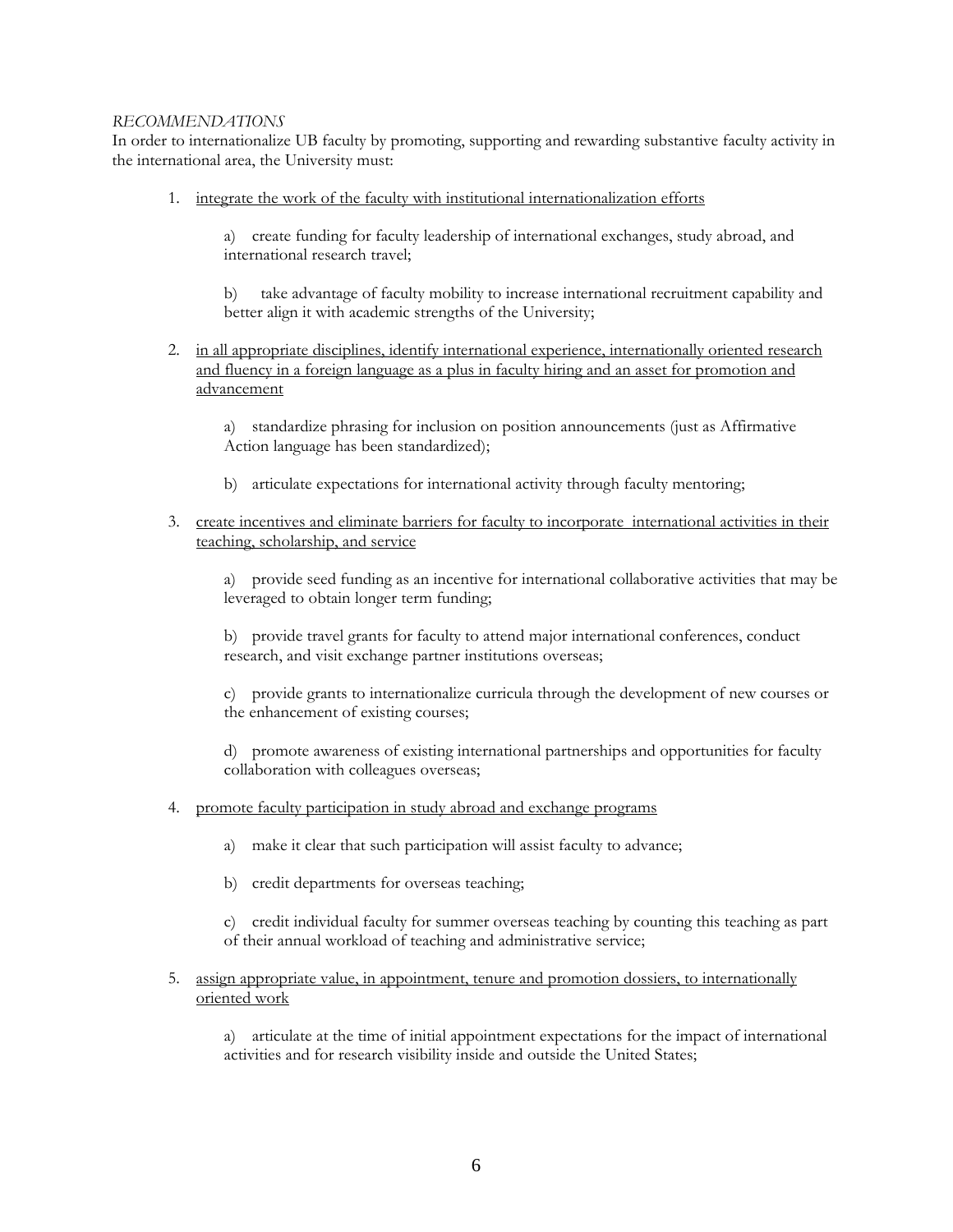b) identify non-US peer institutions and leading international publishers in advance of personnel actions;

c) recognize the legitimacy of letters from leading researchers at non-US institutions in tenure and promotion dossiers;

d) award appropriate credit to work written in languages other than English, or published outside the United States.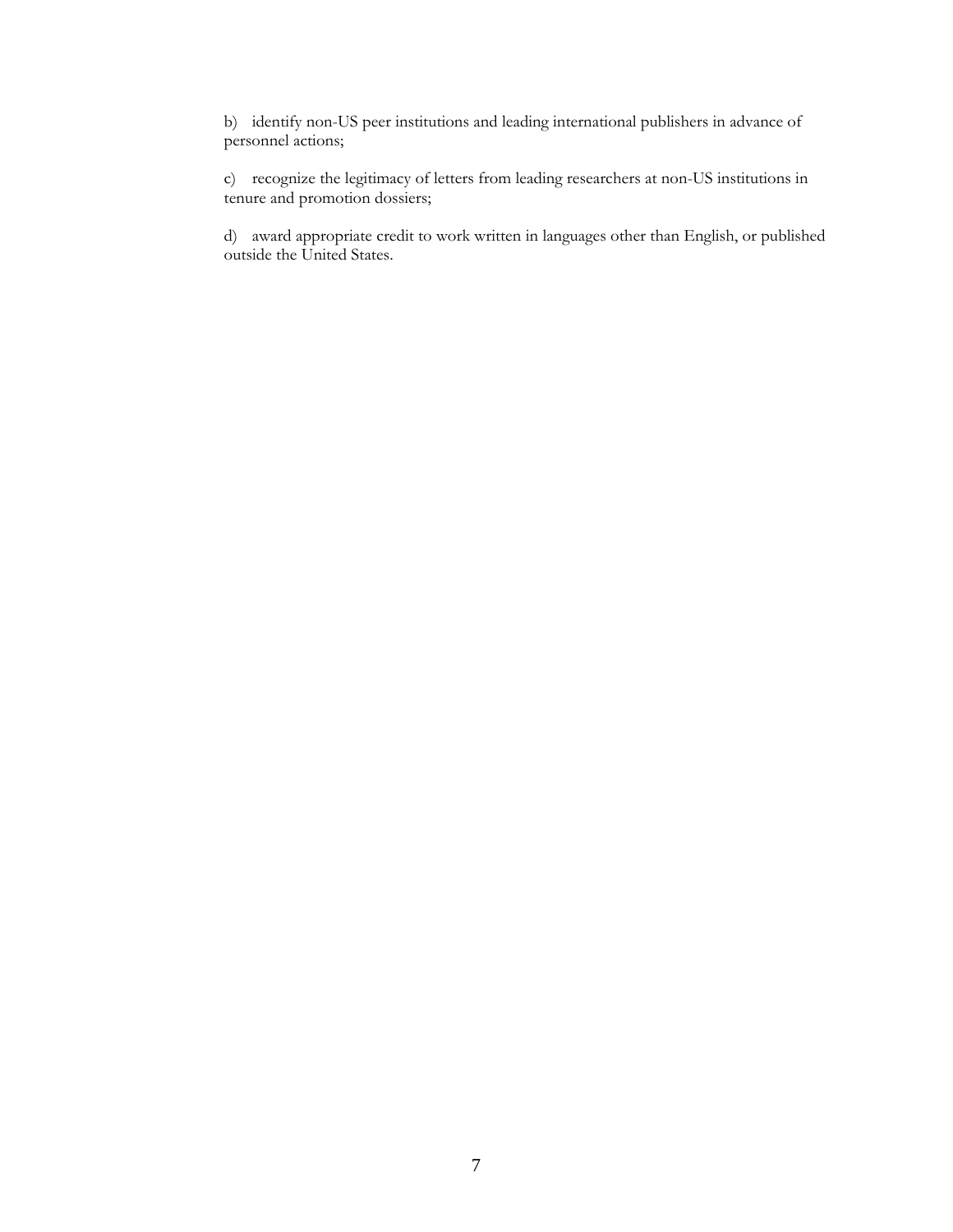#### **III. UB AS AN INSTITUTION**

#### *FINDINGS*

The University at Buffalo must promote international education in its mission on campus, in the local community, and through its presence overseas. The Task Group found that UB has not fully inventoried or leveraged its existing strengths in the international area to internationalize the institution as a whole. Moreover, UB's current decanal/departmental structure, administrative and resource-delivery mechanisms, and faculty incentives represent significant impediments to the growth of the university's international activity. In addition, there is a glaring disconnect between UB's impressively large international student population and successful overseas programs on the one hand, and the institutional resources committed to provision of international services on campus and to relevant international research, curricula and teaching, on the other. The former illustrates UB's success in going out into the world; the latter suggests UB's lack of success in conferring the benefit of its international engagement on the university community as a whole.

While UB has recently become better known in the U.S. for its pioneering efforts overseas and as a major destination for international students, international education is not generally perceived as a distinguishing feature of UB's mission and "brand"—one that sets it apart from other public research universities. By more effectively inventorying its international activities and incorporating its international dimensions in its branding, UB could better leverage its success internationally going forward. As noted above, UB could follow the lead of institutions such as Yale and Duke in developing a "virtual (web-based) gateway" allowing visitors to learn about the full scope and range of UB's international endeavors. Although, overall, UB is one of the most active centers of research and education about Canada, the university has not taken full advantage of its strategic position at the major gateway to the economic heartland of Canada, which also happens to be a major center of international trade and finance.

A more coordinated international research program built around strategic partnerships in key countries would advance UB's international agenda in a number of ways. Such an approach has been embraced by a number of major research universities, including MIT with its GEM4 (Global Enterprise for Micro-Mechanics and Molecular Medicine) initiative, which involves a "new paradigm in global interactions" among ten leading institutions around the world. The University of Pennsylvania's Global Development Initiative (GDI) involves faculty and students in research and service projects working with local partners and NGOs in the developing world.

UB has one of the strongest and most entrepreneurial offices of international education in the country; however, the internationalization of the university as a whole—its faculty, students, curricula and research will require a commitment from each of the decanal units and the appointment of a senior officer at the associate dean level charged with international programs and services to coordinate and leverage activities in concert with Office of International Education and a budget designate to support internationalization activities. While UB has been very successful in bringing in external funds through its overseas sponsored programs, little of this money has been directed to supporting the internationalization of UB through scholarships for study abroad and funding to support the international initiatives of faculty. Moreover, UB has only just begun to tap the huge potential for philanthropic support, including from international alumni and friends, for its international activities, including area studies, study abroad, and faculty travel.

In the view of the Task Group, the structural changes required to strengthen UB's foreign language and area studies programs in order to enhance the global competence of undergraduate and graduate students will require a specialized task group with the necessary expertise to evaluate the many models of best practices that might guide reforms at UB going forward. One model of particular interest to the Task Group is Yale University's, which comprises a Center for Language Study to deliver basic instruction in all languages at the beginning and intermediate levels, in addition to traditional language departments for more advanced study of language, literature and culture. Leading public research universities with major area studies centers have developed highly successful international institutes which serve as multidisciplinary "umbrella" structures to coordinate, facilitate, and leverage their activities. The international institutes at the University of Wisconsin at Madison and UCLA are prime examples.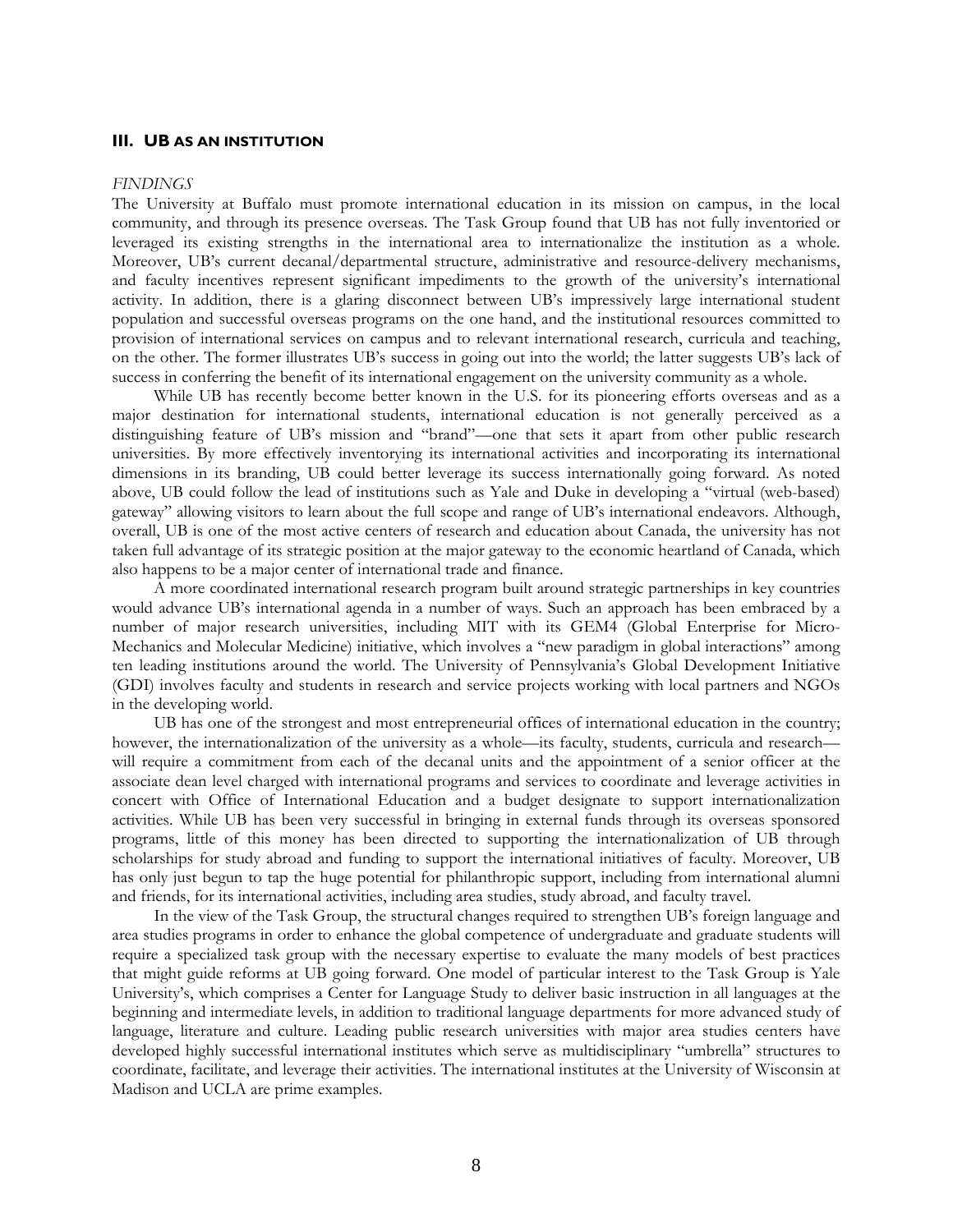## *RECOMMENDATIONS*

In order to internationalize the institution, the University must:

1. make UB's location and international programs a key part of its identity and "brand"

a) make the University's website and its public relations materials reflect its identity as an international university;

b) publicize UB's position as the nearest research-extensive U.S. university to the Canadian border;

c) strengthen and enhance opportunities for research, educational and scholarly exchange with Canada and Canadian colleagues;

2. integrate the administration of international education with administrative and governance structures

a) designate an associate dean (or equivalent) for international education in each decanal unit;

b) revise guidelines for composition of Office of International Education's faculty advisory group (CISP) to better include departmental and decanal perspectives;

- c) create a standing Faculty Senate Committee on international education.
- 3. reorganize the delivery of language instruction
	- a) identify and adopt the optimal institutional structure for language study;

b) significantly expand the range of languages available for study and the proficiency level attainable through the curriculum;

c) provide proficiency testing for language students against national norms;

d) provide upper-level study in a broad spectrum of languages and cultures, including those critically under-resourced or under-represented, particularly Asian, Middle Eastern, and Slavic;

e) provide funding and credit for language instruction to graduate and professional students.

4. develop an institutional infrastructure for area studies

a) complement language, literature and culture offerings with offerings in many disciplines involving lectures, discussion, reading or research conducted in the vernaculars;

- b) enable interdisciplinary concentrations in area studies.
- 5. prepare a long-range international enrollment plan and recruitment strategy

a) base the recruitment strategy on the academic strengths of the University, present and emerging;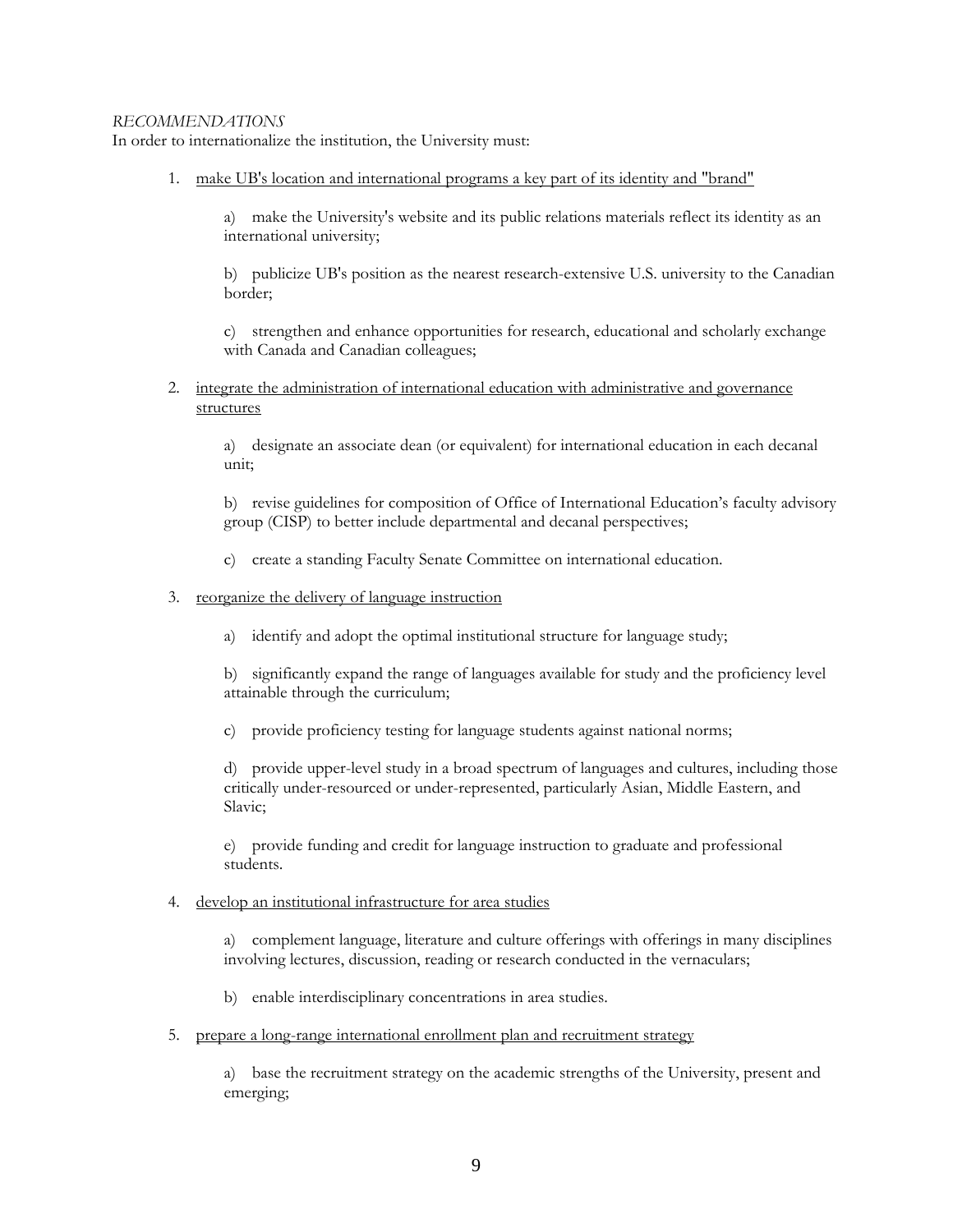b) fund students from under-represented regions so as to create momentum and diversify the international student cohort;

- c) coordinate the strategy with enrollment goals established by UB 2020 growth plans.
- 6. inventory and raise awareness of UB's international activities

a) gather data about international research interests, travel experience, and language capabilities at the time of appointment and by creating a high-level category for international activities on the annual report;

b) display this information as well as all study abroad and exchange data through geomapping on the University's home page;

- c) disseminate information about overseas opportunities to faculty and staff.
- 7. enhance campus infrastructure to support expanded international programs and services
	- a) provide housing for international students and returning study abroad students;
	- b) create on-campus housing which promotes cross-cultural learning opportunities;

c) increase visibility and accessibility of international services offices, particularly the Study Abroad office;

d) equip Career Services to provide information and support for international internships and job placement.

- 8. initiate or adapt international partnerships so that, collectively, they serve all three missions of the University (research, teaching, service)
	- a) maintain single-purpose agreements;

b) identify and build or maintain research partnership opportunities in agreements which have been primarily curricular or service-oriented and vice versa.

- 9. develop policies and processes for international technology transfer, patents, and licensing in anticipation of expanded international research collaborations
- 10. resolve to be a positive presence on every continent
	- a) recognize the need for engagement on every continent;

b) look for opportunities to bring UB's resources and expertise to bear on the problems of regions where we recruit, do research, or teach;

c) seek out opportunities to reciprocate by using the expertise of international cultures and institutions at home.

11. designate international education and programs as a priority for the Office of University Development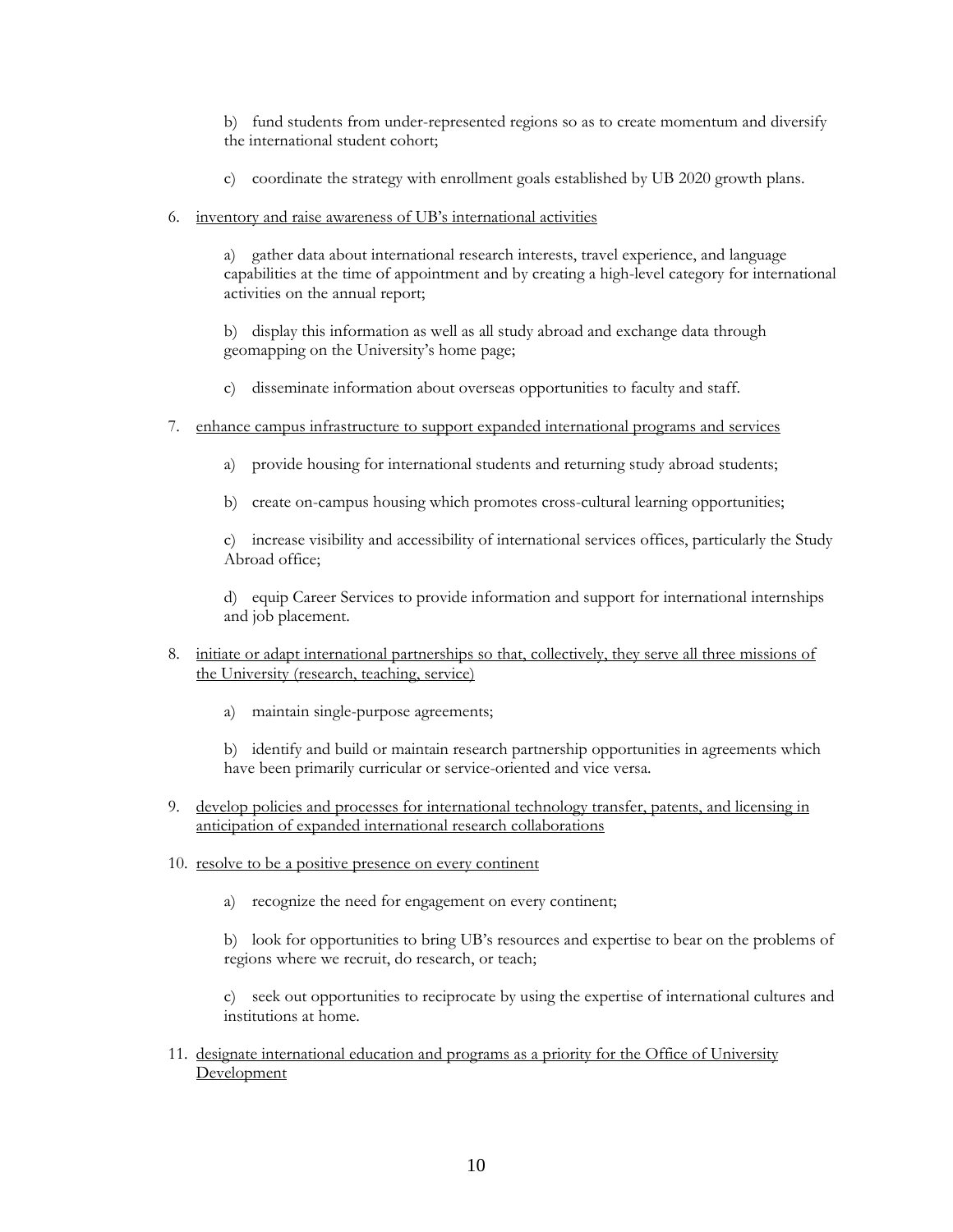#### 12. expand UB's international knowledge and resource base

a) expand international library collections including monographs, journals, and multimedia materials in languages other than English;

b) hire faculty whose research focuses on regions inadequately represented on campus;

c) create professional development funding categories for staff to have international experiences;

## 13. identify international experience and fluency in a foreign language as a plus in administrative and staff hiring and advancement

a) standardize phrasing for inclusion on position announcements (just as Affirmative Action language has been standardized);

b) articulate expectations for international activity in appointment letters, where appropriate.

## 14. focus on selected regions or countries for a full academic year, such as the "year of Japan" or the "year of Mexico"

a) follow example of year-long comprehensive multidisciplinary programming focus on Tibet and Buddhism in conjunction with visit of the Dalai Lama;

b) establish a five-year calendar to facilitate planning across the campus;

c) invite curricular proposals for special topics related to the year's theme and have the focus be reflected in extracurricular activities.

## 15. become a more significant international resource for the local community

a) provide information and context for current world events whether political, cultural, medical, environmental, etc.;

b) make more effective use of local heritage and immigrant communities to diversify institutional expertise and offerings;

c) bring international perspectives to the community through performances, lectures, radio programming;

d) provide language services on a fee basis;

e) encourage internationalization of local school curricula by sponsoring awards for high achievement in language / geography;

f) become a more effective advocate and support for international members of the UB community vis-à-vis law enforcement and immigration authorities, among others.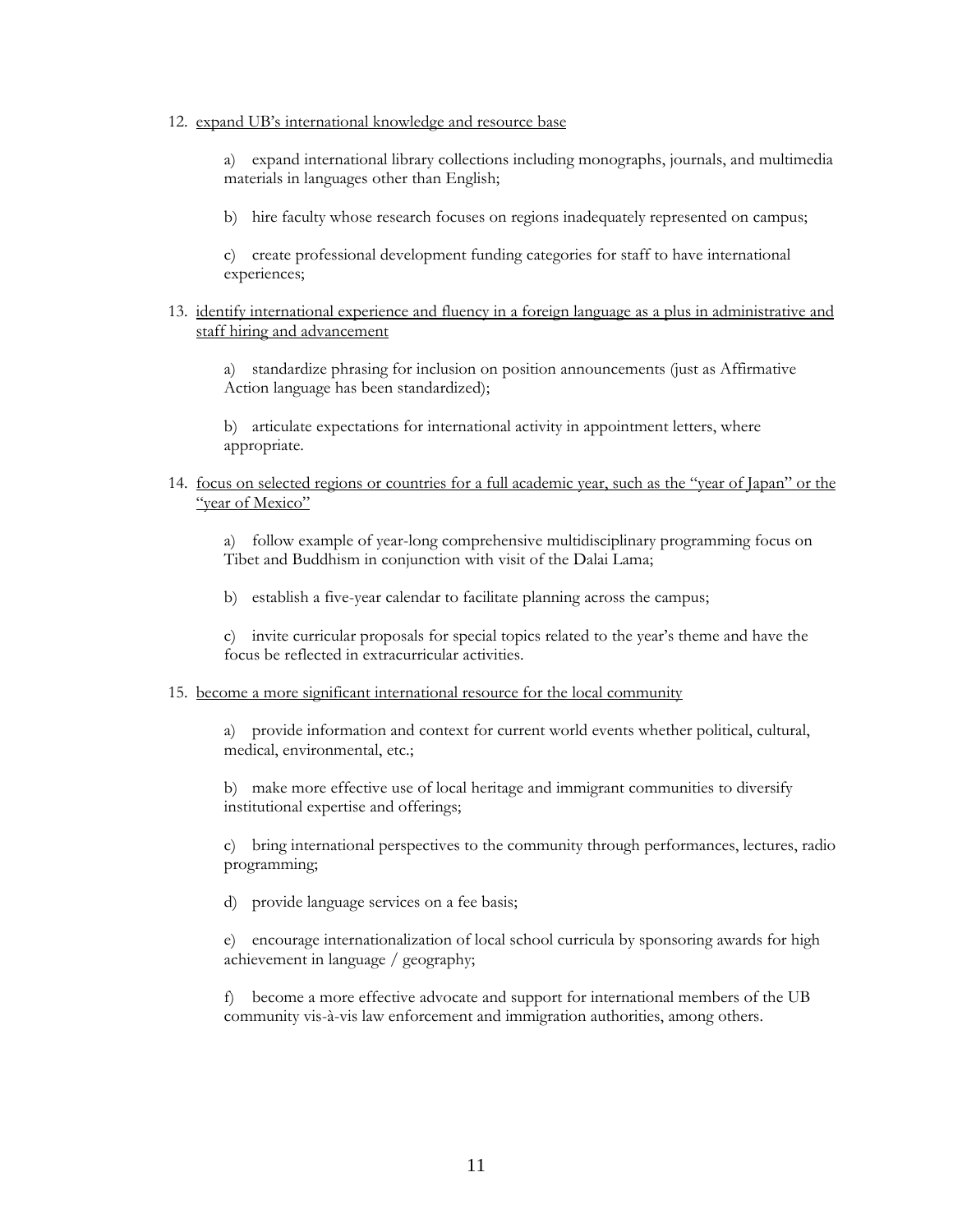## **IV. CONCLUSION**

It should be noted that these recommendations do not exist in isolation, but rather represent a fabric of synergistic opportunities and inter-related needs. As an example, the recommendation, "designate travel scholarships as an institutional development priority" does not simply promote study-abroad participation. That single recommendation likewise supports artistic, cultural, and athletic student exchange activities. enhances student mobility between the University at Buffalo and its international branch campus programs, enriches the international undergraduate academy and ultimately makes any formal certificate in international experience more attainable by any given UB student. Ever increasing student mobility, in turn, further reinforces recommendations such as increasing language competency requirements, while simultaneously linking to issues ranging from campus housing to faculty workload models.

Some recommendations are "imperatives of the moment," such as those addressing the infrastructure required to maintain the University's leadership in international enrollment. Others represent investments to unleash greater value from existing assets, such as expanding faculty housing and office space at the host site of a teaching branch campus, for the purpose of making that same international location accessible to faculty expressly interested in research. Further recommendations, such as those addressing the recognition of international activities in promotion and tenure, are central to fostering the University's long-term global presence. Together, these recommendations comprise a strategy intended not to simply protect the University at Buffalo's current leadership position in international education, but to move that position forward to defining global excellence in the next decade.

Finally, the Task Group recommends that the University Council on International Studies and Programs be charged with overseeing the implementation of the recommendations in this report, developing a sequencing strategy for initiating and completing the action items included in these recommendations, and prioritizing those tasks to respond most effectively to the opportunities and challenges confronting UB.